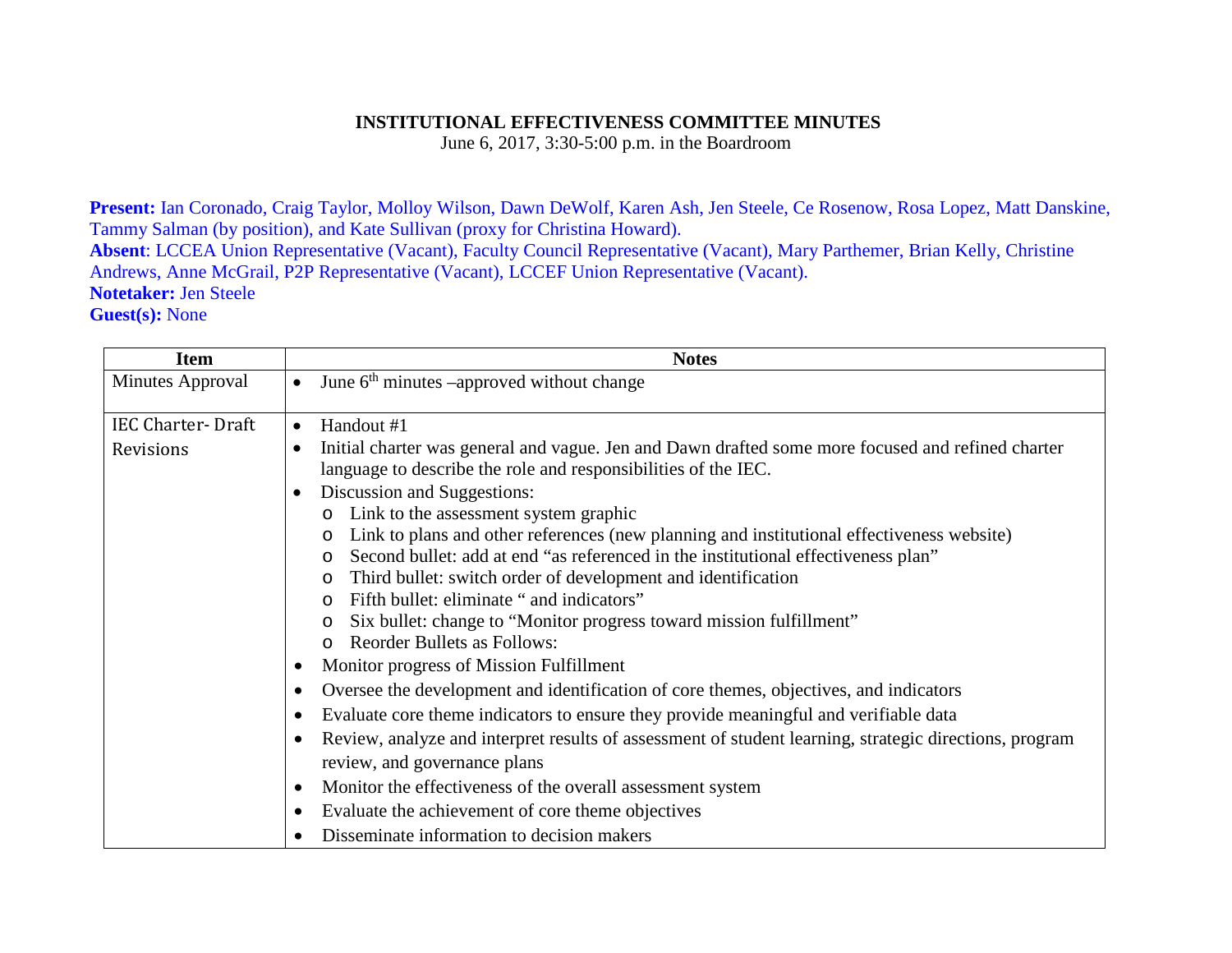|                                         | Committee Membership Changes:<br>Program Review Support Representative (Any)<br>Strategic Planning and Budget Officer Director of Planning and Strategy<br>Add: Diversity Council Representative (Any)<br>Add: Student Affairs Classified Representative (Karen Ash)<br>Remove Ce Rosenow from Special Projects Faculty<br><b>DECISION: Charter approved with changes listed above</b>                                                                                                                                                                                                                                                                                                                                                                                                                                                                                                                                   |
|-----------------------------------------|--------------------------------------------------------------------------------------------------------------------------------------------------------------------------------------------------------------------------------------------------------------------------------------------------------------------------------------------------------------------------------------------------------------------------------------------------------------------------------------------------------------------------------------------------------------------------------------------------------------------------------------------------------------------------------------------------------------------------------------------------------------------------------------------------------------------------------------------------------------------------------------------------------------------------|
| <b>Annual IEC Timeline</b><br>Draft     | Idea is to receive summative reports from planning bodies by the end of Spring term, thereby allowing<br>$\bullet$<br>IEC, IRAP and others to do staff work over the summer to review, analyze and interpret results and<br>present to College Council, the Board and campus community in October at the beginning of fall term.<br>We would work with the reporting bodies to clarify the information we will be looking for<br>Consider adding language specific to core themes for all annual reporting documents<br>$\bullet$<br>Be consistent in report nomenclature<br>$\bullet$                                                                                                                                                                                                                                                                                                                                   |
| <b>Consultation Visit-</b><br>July 13th | Kendra Crawley from PCC will be here all day on Thursday to do a mid-cycle review consultation and<br>$\bullet$<br>run through. Mid-cycle visit will be October 23 and 24.                                                                                                                                                                                                                                                                                                                                                                                                                                                                                                                                                                                                                                                                                                                                               |
| Core Theme Check<br>In                  | Everyone send Ce the changes you are recommending with the rationale by July 17.<br>$CT 1$ :<br>$\bullet$<br>Craig is working on 1.1 and 1.2. Data for 1.3, 1.4, 1.5, 1.6 and 1.7 available and will be added to shared<br>drive. Recommending striking 1.8 regarding on arts and cultural events as, despite multiple efforts,<br>there has been no progress toward defining this.<br>$CT 2$ :<br>Have everything they need. Language has been modified on some of the indicators.<br>Percent of LCC credentials with at least 50% of the coursework available via distance education.<br>$CT3$ :<br>$\bullet$<br>Should have information from Anne and APROC on 3.6<br>Will work with Lynn Nakamura on professional development dat.<br>Don't have curriculum mapping system data yet. Fine tuning definitions and data.<br>Learning plan goal attainment – still in development<br>Kate will write up a status report |